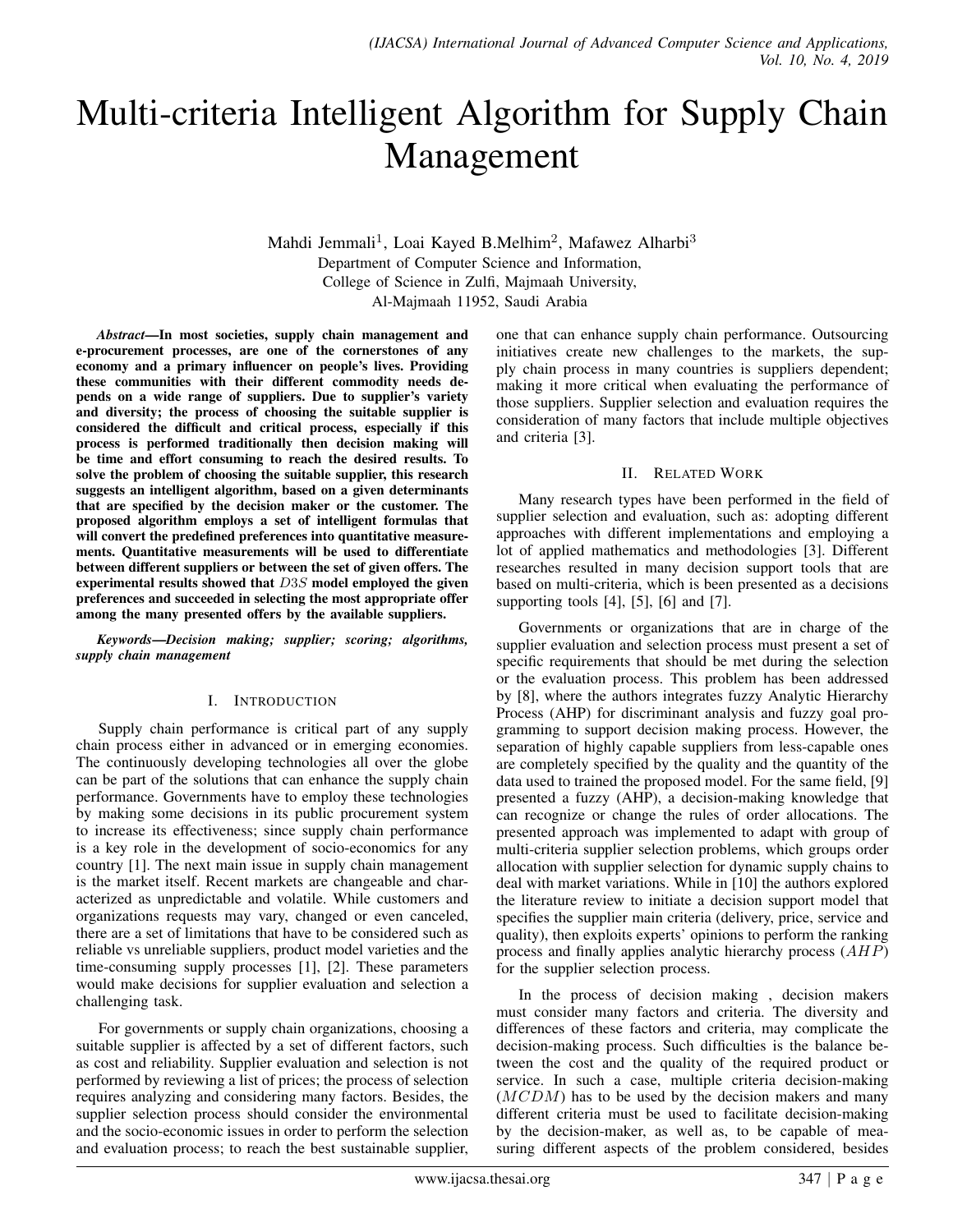the ability to distinguish between other available alternatives. The MCDM method is very useful for decision makers to choose among alternative options when multiple criteria decision methods are applied. The usage of MCDM can help to reduce the effort of users resulting from dealing with the huge amount of information that is integrated to create solutions to complex problems [11].Different approach was presented by [12] that combines threat perception and decision support systems. The authors presented a design overview of existing decision support system approaches to highlight their features/merits then to incorporates the missing parameters in the existing decision support systems to enhance these systems.

Using fuzzy and multiple criteria decision-making techniques was adopted by many researchers as shown in the reviews [13], [14]. For example [2] deployed two-stage fuzzy approach subjective measures to deal with order allocation and supplier selection problem. While [15] found that it is possible to choose a set of suited alternatives based on hybrid fuzzy decision making approach. Author in [16] presented decisionmaking problems based on fuzzy group and experts opinions, to present a solution that can adapt with conflicting quantitative and non-quantitative criteria of evaluation to determine the best alternative solution. In [17], authors presented organizational and technological perspective, to support the management of automated industry supply chain operations. The supplier selection process was performed based on the experts opinion to specify the important criteria by matching between subsidiary criteria and principal criteria to recognize the sub-criteria and relate them to the basic criteria.

Researches of the multi-criteria decision approaches was treated in [18]. In this review, the authors presented the studies that appeared in international journals in the years from 2000 to 2008. The reviewed paper focused on multi-criteria supplier and selection decision approaches. The presented approaches were analyzed to find the limitations by a critical study of the given approaches and then to determine which is the most widely used and adopted approaches in the supplier evaluation and selection problem. recently, authors in [7] presented an intelligent  $DMPA$  model based on a set of multi-criteria preferences that can be adopted by decision makers, in supply chain management and e-procurement processes, to select the appropriate offer among the presented offers from many suppliers.

In different approach [19] implemented a framework for ERP system selection with a set of thirty related features, and then evaluate the weight of each criterion by stepwise weight assessment ratio analysis (SW ARA). While the ranking of all the alternatives was performed by preference ranking organisation method for enrichment of evaluations ( $PROMETHEE$ ).

To realize the impact of the barriers and benefits on the eprocurement adoption decision for e-procurement systems the authors in [20] used Interpretive Structural Modeling  $(ISM)$  to describe any relations between the barriers and benefits of the barriers and benefits on the e-procurement selection process, then validate these relations by using Structural Equation Modeling (SEM).

In a sophisticated decision support system, it is difficult to select and evaluate offers given by different suppliers. Because of the variant constraints and the contradictory variables

that decision makers (governments or organizations) should consider before any decision is taken; an intelligent algorithm will be proposed to exploit a set of pre-selected determinants to evaluate and select the given offers to give decision makers the ability to choose the most offer that meet the selected determinants. The evaluation process will be performed based on multi-criteria determinants, given by the manager or by the customer, as it will be proven by the given experimental results.

The rest of this paper is structured as follows. The research problem definition is presented in Section 2, while the proposed decision support system model is explained by example in Section 3. In Section 4,the scoring of the D3S algorithm will be presented. Section 5 presents experimental results and finally, conclusion will be presented in Section 6.

## III. PROBLEM DEFINITION

Decision making and supply chain management considered as important and critical tasks for any government and for any economic power. Given the importance of this topic, the presented research will highlight this problem by introducing a model that will deploy an intelligent algorithm based on a set of determinants selected in advance by the decision maker or the customer, the presented model will evaluate the supplier based on the given determinants by implementing these determinants into a group of variables. Each variable represents a certain criterion regarding the suppliers and the offers they present. The presented intelligent algorithm, the Decision Support and Selection System (D3S) adapt with all the preselected determinants (cost, after sale service, compatibility, etc.) to derive the best supplier with the best offer among many presented suppliers and offers.

The manager is the only responsible who decide the limit of his requirements of each constraint. For this reason, we fix a threshold variable evaluated by the manager to measure the distance between offer and demand for each variable. The preselected determinants will be represented by a set of variables represented by vector X where  $X = \langle X_1, ..., X_{15} \rangle$ . The vector  $X$  is described by the following 15 elements:

- $X_1$ : Item name
- $X_2$ : Item maker
- $X_3$ : Item model
- $X_4$ : Required quantity
- $X_5$ : Number of trainees to use the item
- $X_6$ : Time required for training (Hours)
- $X_7$ : Max Budget (Dollar)
- $X_8$ : The time required to deliver the product (Days)
- $X_9$ : Warranty (Years)
- $X_{10}$ : After sale services (Years)
- $X_{11}$ : Available maintenance time (Days)
- $X_{12}$ : Available maintenance time (Hours)
- $X_{13}$ : Certificate of Origin (yes, no, NA).
- $X_{14}$ : Size of company  $(M, L, S, NA)$
- $X_{15}$  : Company experience in the field of supply (Years).

Where,

Variables  $X_1, \ldots, X_6$  implement products determinants specified by the customer and the variable  $X_7$  represents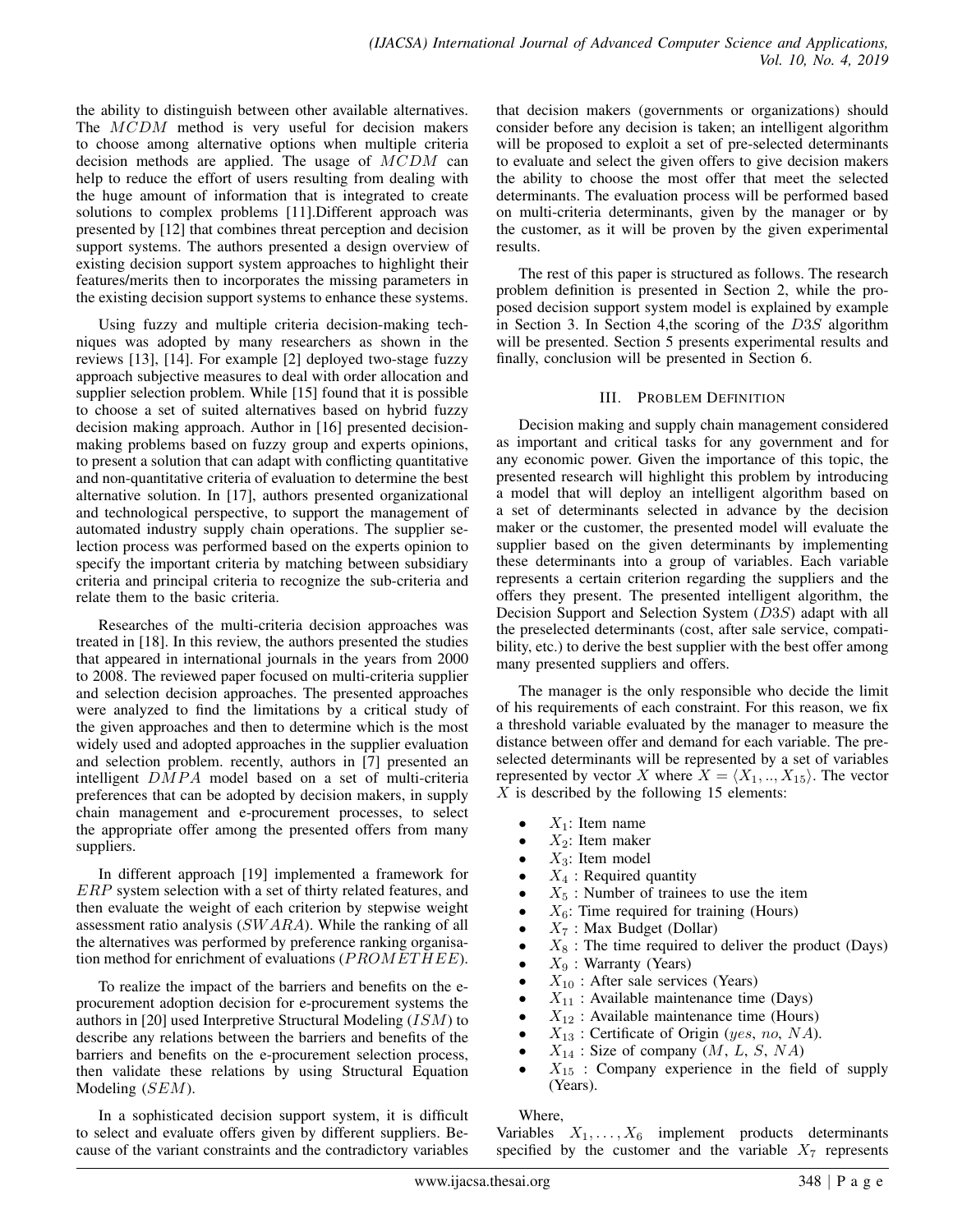budget limit. The variables  $X_8, \ldots, X_{12}$  represent the services provided by the company. The variables  $X_{13}, \ldots, X_{15}$  hold company details.

For the variable  $X_{14}$ , S, M, L refers to small, medium company and large companies respectively. While for the variables  $X_{13}$  and  $X_{14}$  the value NA represents "not applicable". For the variables  $X_{13}$  and  $X_{14}$ , if the user chooses NA then the corresponding variable will not have any preferred value i.e. will not be considered when applying the evaluation process.

*Example 1:* For a given company, the IT section needs to buy 20 printers with some preferences which are fixed as follows: Item name is printer, Item maker is HP, Item model is "Laser Jet Pro 400", Required quantity is 20, Number of trainees to use the item 3, Time required for training is 6 hours, Max Budget is 7000\$, The time required to deliver the product is 21 days, Warranty is 3 years, After sale services is 2 years, Available maintenance time 5 days and 8 hours, the Item must have Certificate of Origin, Size of company presenting the offer is not fixed as preference and the Company experience in the field of supply must be at least 4 years.

Based on the preferences given above for the customer, the variable X is modeled as follows:  $X_1 = Printer, X_2 = HP$ ,  $X_3$  = Laser Jet Pro 400,  $X_4 = 50$ ,  $X_5 = 3$ ,  $X_6 = 6$ ,  $X_7 =$ 7000,  $X_8 = 21$ ,  $X_9 = 3$ ,  $X_{10} = 2$ ,  $X_{11} = 5$ ,  $X_{12} = 8$ ,  $X_{13} = yes, X_{14} = NA$  and  $X_{15} = 4.$ 

The variables described in the vector  $X$  are classified into four categories. Each category will be denoted by a vector as follows:

- Item:  $X^1 = \langle X_1, \ldots, X_6 \rangle$
- Budget:  $X^2 = \langle X_7 \rangle$
- Services:  $X^3 = \langle X_8, \ldots, X_{12} \rangle$
- Company:  $X^4 = \langle X_{13}, \ldots, X_{15} \rangle$

Thus,  $X = \langle X^1, X^2, X^3, X^4 \rangle$ .

We denoted by:

- $j$  is the index offer
- $Y(j)$  the offer with j index.
- $\bullet$  *n* the total number of presented offers.
- $\bullet$  k the index representing the given determinants.

The presented offer  $j$  (before evaluation) will be denoted by  $Y(j) = \langle Y_k(j), \text{with } k \in \{1, \ldots, 15\}\rangle$ . The vector  $Y(j)$  can be written also based on the previous classification as  $Y(j)$  =  $\langle Y^1(j), Y^2(j), Y^3(j), Y^4(j) \rangle$ .

### IV. DECISION SUPPORT SYSTEM MODEL

This section presents the mathematical model of the  $(D3S)$ by focusing on the decision variables which will form the basis of the evaluation process which will determine whether to continue evaluating or to reject the given offer.

### *A. Decisive Variables*

The system must choose intelligently (considering the decisive variables) the best offer based on the given preferences specified by the customer. In this research only

 $X_1$ ,  $X_2$  and  $X_3$  will be decisive variables, which means the first evaluation of the given offer  $j$  will be executed based on these variables  $(X_1, X_2 \text{ and } X_3)$ . Indeed, the first evaluation test will be:  $(X_1 = Y_1(j)$  and  $X_2 = Y_2(j)$  and  $X_3 = Y_3(j)$ ) is true. Else, reject this offer with no more evaluations on the remaining variables.

Fig. 1 below shows the preliminary evaluation process based on decisive variables.

## *B. Decision Process*

The preliminary process of D3S is given in Fig. 1. Several components is presented to show the steps of the proposed algorithm to determine the best offer among an amount of offers obtained after research.



Fig. 1. The D3S preliminary model

Fig. 1 consists of the following components:

- List of offers: the offers have been inserted and stored in the database and can be used to create the offers list.
- Offer is selected: after having the offers list in "list of offers" component, the system select the offer number.
- Generate  $Y(j)$  vector: all vector element values of  $Y_i(j)$  will be retrieved from the list of offers.
- Customer preference: this component present the preselected determinants.
- $X$  vector: the system generate a list contain all values of  $X_i$  corresponding elements. This list will be presented in the vector X.
- If  $X_1 = Y_1(j)$ : This component examine the equality between  $X_1$  and  $Y_1(j)$ .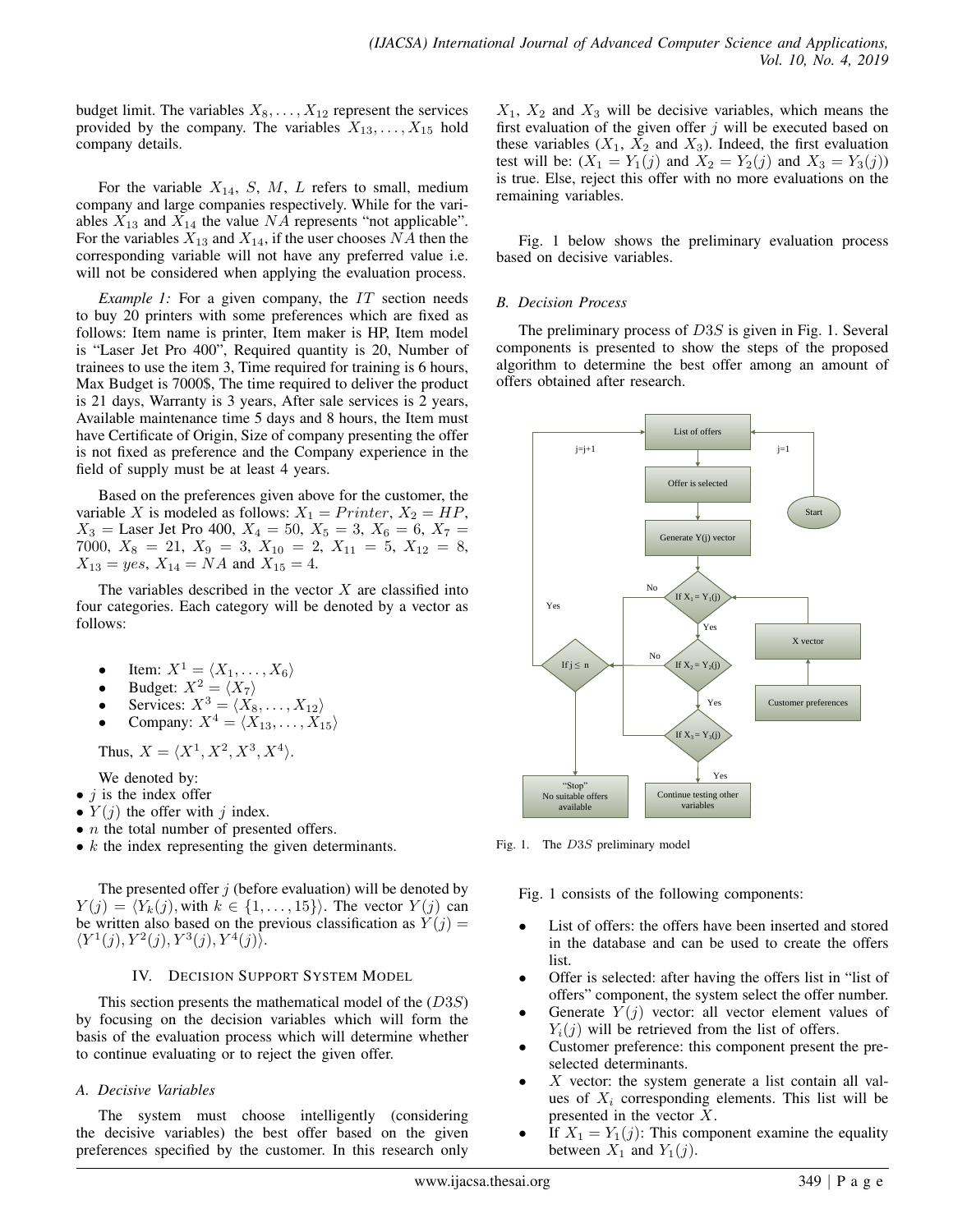- If  $X_2 = Y_2(j)$ : This component examine the equality between  $X_2$  and  $Y_2(j)$ .
- If  $X_3 = Y_3(j)$ : This component examine the equality between  $X_3$  and  $Y_3(j)$ .
- If  $i < n$ : This component test if the number of the total offers have been reached. If  $i < n$  the system must increment the value of i and restarted from the component "list of offers" with the new value of i.
- Continue test: If the decisive variables were tested and returned true, the system continue testing the remaining variables from  $X_4$  to  $X_{15}$
- Stop: if the total number of all offers have been reached, that mean there is no offer to test and the system must exit and returned the message "no offers are suitable based on the available determinants".

#### V. SCORING AND ALGORITHMS OF THE D3S

This section explains how to define and derive the distance between a given offer and the specified threshold that will be determined based on the given determinants. the distance will be derived for all the variables from  $x_4$  to  $x_1(15)$ . After that the final calculated score of an offer will be explained. Finally, the D3S algorithms will be presented.

### *A. Distance Formulation*

After finalizing decisive variables, we can separate these variables from the rest of the remaining variables. Thus, we will have a new sub-problem with 12 variables:  ${Y_4(j), \ldots, Y_{15}(j)}$ . The question is How to create a model that deploys  $X_4$  and  $X_{15}$  variables and can be used to derive the value of any given offer?

The first step is to specify any existing correlations between these 12 variables. This is can be performed by the application of t-students tests from SPSS software. The resulted values of t-students tests will be saved into  $w_i$  variables, which will be the weight  $w_i$  corresponding to each associated variable  $X_i$  with  $i \in I = \{4, \ldots, 15\}$ . To measure the customer satisfaction rate a threshold for each I variables must be determined this threshold represents a bound measuring the customer satisfaction for each variables. The defined threshold will be denoted by  $Th_i$  the threshold of variable  $X_i$  with  $i \in I$ .

Now after defining the threshold for all the variables, it is primordial to give the distance between the threshold and the given values of each offer j variables with  $i \in I$ . The corresponding distance value will be in the interval of  $[0-10]$ . This distance will be denoted by  $d_i^j$ .

*Proposition 1:*

$$
d_i^j = \frac{Y_i(j)}{Th_i} \times 10\tag{1}
$$

For special case when  $Y_i(j) > Th_i$ , when the distance exceeds 10. In this case we force  $d_i^j$  to be 10. This to guarantee that the best value is 10. Therefore, using Equation (1), the calculation of  $d_i^j$  will be as follows:

$$
d_i^j = \begin{cases} \frac{Y_i(j)}{Th_i} \times 10 & \text{if } Y_i(j) \le Th_i \\ 10 & \text{otherwise} \end{cases}
$$
 (2)

*Example 2:* Assume that  $j = 20$  in this example. For the variable  $X_4$ , the user requires  $th_4 = 50$ , however the company offer is  $Y_4(20) = 30$ . In this case the distance based on Equation 2 will be

 $d_4^{20} = \frac{Y_4(20)}{Th_4}$  $\frac{\sqrt{4(20)}}{Th_4} \times 10 = \frac{30}{50} \times 10 = 6$ , so the evaluation of the offer for the variable  $\overline{X}_4$  is 6 out of 10.

All distances  $d_i^j$  will be calculated by the  $D3S$  model. For the variable  $x_7$  distance  $d_7^j$  and the variable  $x_{14}$  distance  $d_{14}^j$ , there are some extra calculations and will be explained in the subsections below.

*1) Budget distance:* For the variable  $Y_7(j)$ , we proceed with inverse evaluation. This means that when the budget will be more higher, the evaluation will be more lower and vice versa. For the budget calculations, specify the special evaluation based on the sign of  $T_B^j$  in the following equation of budget test, and defined as:

$$
T_B^j = 1 - \frac{Y_7(j)}{Th_7}.
$$
 (3)

To specify weather the offer is expensive or meet the specifications determined by the customer, this will be derived from  $T_B^j$  as explained in Remark 4.

*Remark 1:*

$$
T_B^j \begin{cases} > 0 \text{ is good than preferences} \\ = 0 \text{ exactly equal to preferences} \\ < \text{ expensive than preferences} \end{cases} \tag{4}
$$

*Example 3:* For offer 20, assume that the maximum budget  $Y_7(20) = 40,000$  and the threshold  $Th_7$  determined by the head manger is 30,000. In this case the presented offer exceeds the available budget by 10,000. Applying Equation 3 we have:  $T_B^{20} = 1 - \frac{Y_7(20)}{Th_7}$  $\frac{\tau(20)}{Th_7} = 1 - \frac{40,000}{30,000} = 1 - 1.333 = -0.333$ . Since  $T_B^{20} = -0.333 < 0$  and referring to Equation 4 the system can deduce that the offer does not meet the given preferences.

Besides the weight factor in the model, we can add an other parameter related essentially to the budget because of the importance of this variable. To provide the customer with more options regarding the budget, so that to increase the effectiveness of the budget variable. we propose to introduce the multiplicity factor denoted by  $M$  as given by the following proposition.

*Proposition 2:* 
$$
d_7^j = M \times T_B^j
$$
, with  $M \in ]0.10]$ .

Indeed, the multiplicity factor is a real number that is determined by the customer to determine the degree of impact of the price in the model. In certain situations, the customer don't care about price, he just give importance to other variables. In these situations, the customer specify small value to multiplicity factor. On the other hand, if the customer is limited to a certain budget and price is a must to him, for this case the customer specify a high value of the multiplicity factor.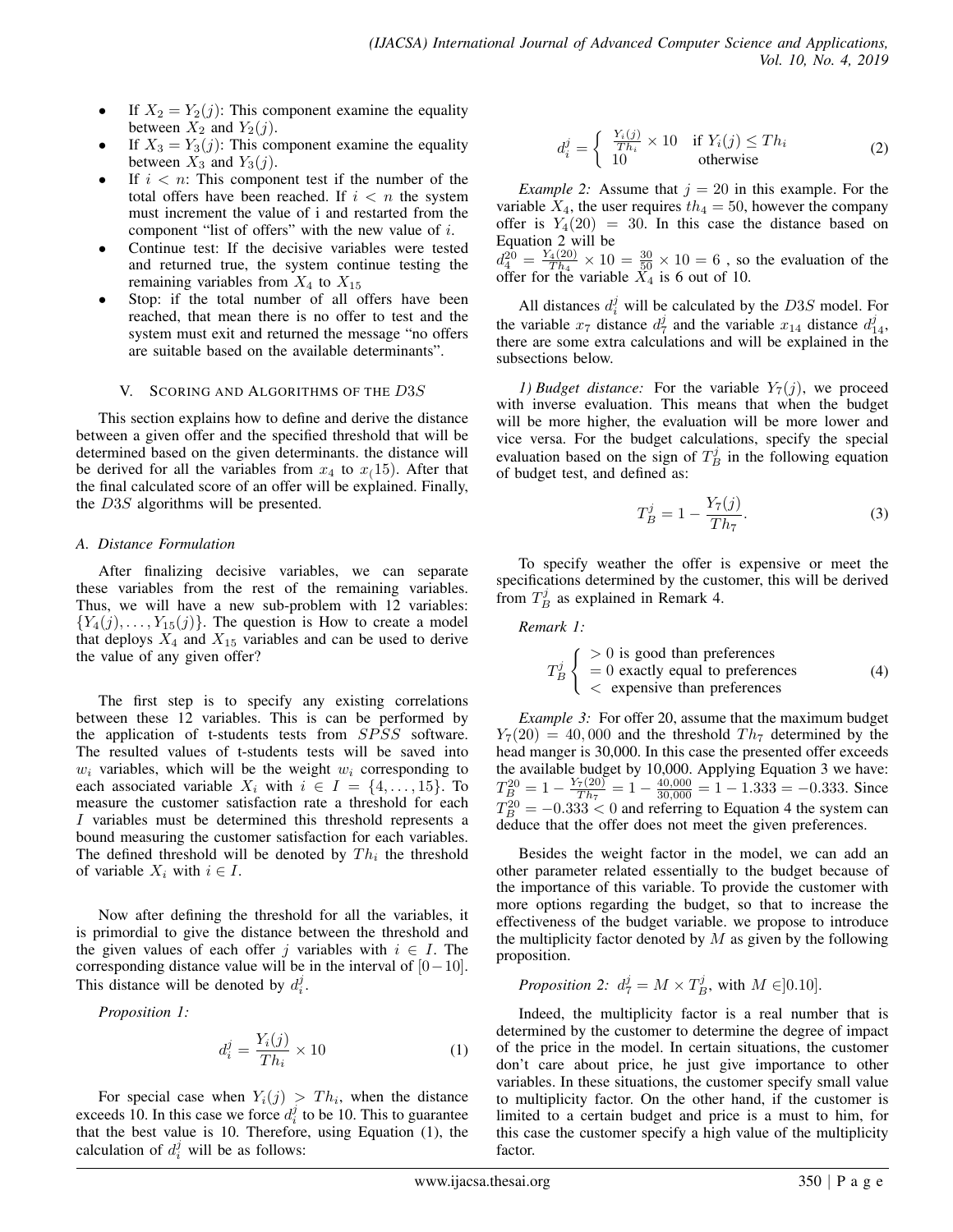2) Size of company distance: The value of  $d_{14}^{j}$  is in  $[0 -$ 10]. For this reason, we propose the following measuring of corresponding distance  $d_{14}^j$  for the variable "Size of company".

The distances of the variable  $x_{14}$  will be presented in the Tables I, II, III and IV

TABLE I. SIZE OF COMPANY DISTANCE WHEN  $X_{14} = M$ 

| $X_{14}$       | $Y_{14}(j)$   |                   |
|----------------|---------------|-------------------|
|                |               | 10                |
| $\overline{M}$ | L             | 10                |
|                | $\mathcal{S}$ | $\mathbf{\Omega}$ |
|                | N A           | וו                |

| TABLE II. |  | SIZE OF COMPANY DISTANCE WHEN $X_{14}=L$ |  |
|-----------|--|------------------------------------------|--|
|           |  |                                          |  |

| $X_{14}$ | $Y_{14}(j)$    |                   |
|----------|----------------|-------------------|
|          |                | U                 |
| М        | L              | 10                |
|          | $\overline{S}$ | $\mathbf{\Omega}$ |
|          | N A            | 0                 |

| SIZE OF COMPANY DISTANCE WHEN $X_{14} = S$<br>TABLE III. |  |
|----------------------------------------------------------|--|
|----------------------------------------------------------|--|

| $X_{14}$ | $Y_{14}(j)$    |    |
|----------|----------------|----|
|          |                | 10 |
| М        | L              | 10 |
|          | $\overline{S}$ | 10 |
|          | N A            | 0  |

TABLE IV. SIZE OF COMPANY DISTANCE WHEN  $X_{14} = NA$ 

| $X_{14}$ | $Y_{14}(j)$ |    |
|----------|-------------|----|
|          |             | 10 |
| М        | L           | 10 |
|          | S           | 10 |
|          | N A         | 10 |

# *B. Weights Calculation*

Due to the relative importance of the budget, variables related to price will be given more weights. The weights values will be calculated based on the econometric model by the SPSS based on the previous offers calculations to specify the required t-student values for the specified variables.

# *C. Scoring Formulation*

To help decision-makers, the offers are ranked for easier calculations. The previously defined weights and distances will be used to determine offers scoring values, these values will be in the range  $[0 - 100]$ . For each Y element the distance  $d_i^j$ between  $Y_i(j)$  and the threshold value  $Th_i$  must be calculated where  $i \in \{4, \ldots, 15\}$ . The customer (decision maker) specifies the threshold for each given offer  $j$  Calculations of the distance are related to  $\langle Y_4(j), \ldots, Y_{15}(j)\rangle$ .

The following proposition explain the score for every given offer j denoted by  $Sc_j$  and is as follows:

*Proposition 3:*

$$
Sc_j = \frac{\sum_{4}^{15} (w_i \times d_i^j)}{\sum_{4}^{15} w_i} \times 10
$$
 (5)

*Proof:* Each  $d_i^j$  is in the interval of  $[0 - 10]$ . the multiplication of each  $d_i^j$  by the corresponding weight  $w_i$  for all  $i \in \{4, \ldots, 15\}$  will be defined as the total weighted distance (TWD). The resulted TWD will be divided by  $\sum_{i=1}^{15} w_i$  to obtain a value, multiplying this value by 10 will obtain  $Sc_j$ .

Table VII, shows interval values descriptions:

TABLE V. INTERVAL SCORE VALUE DESCRIPTION

| Num | Rank interval | Description       |
|-----|---------------|-------------------|
|     | $[0-20]$      | Rejected          |
| 2   | $20 - 40$     | Not considered    |
| 3   | $40 - 50$     | Below preferences |
| 4   | $50 - 60$     | Acceptable        |
| 5   | $60 - 70$     | Good offer        |
| 6   | $[70-80]$     | Very good         |
|     | $[80 - 85]$   | Excellent         |
| 8   | $ 85 - 90 $   | Very excellent    |
| 9   | $ 90 - 95 $   | Exceptional       |
| 10  | $[95 - 100]$  | Very exceptional  |

*Example 4:* Assume that the weights of each variable is given following:

 $w_4 = 17.8; w_5 = 1.1; w_6 = 1.3; w_7 = 4.6; w_8 = 1.9; w_9 = 0.05$  $1.6; w_{10} = 2.1; w_{11} = 1.9; w_{12} = 3.1; w_{13} = 1.2; w_{14} =$  $1.4; w_{15} = 2.1$  For offer number 6, assume we have the following calculated distances:  $d_4^6 = 9.8; d_5^6 = 3.3; d_6^6 = 10; d_7^6 = 0; d_8^6 = 7.8; d_9^6 =$  $10; d_{10}^6 = 10; d_{11}^6 = 8; d_{12}^6 = 6.3; d_{13}^6 = 0; d_{14}^6 = 0; d_{15}^6 = 8.$ 

 $Sc_6 = \frac{\sum_{4}^{15} (w_i \times d_i^6)}{\sum_{4}^{15} w_i}$ )  $\frac{w_i \times a_i}{4^{15} w_i} \times 10 = \frac{294.3}{40.1} \times 10 = 73.4$ . Refer to Table V, the  $6^{th}$  offer is a "Very good offer".

# *D.* D3S *Algorithms*

that will be used by the this section presents 4 algorithms D3S model. The first algorithm is devoted for the calculations of  $Sc<sub>i</sub>$  score. while the second algorithm will be used to select the best offer. The evaluation of the best score determined by the manager will be calculated by the third algorithm. The last algorithm accurate all the previous algorithms to formulate D3S.

The next algorithm will be used to calculate all the distances  $d_i^j$  and the vector weights W in order to find the score  $Sc<sub>j</sub>$  of the certain offer j

|             | <b>Algorithm 1</b> Scoring( $Y(j)$ ) algorithm for calculation of the |  |  |  |
|-------------|-----------------------------------------------------------------------|--|--|--|
| $Sci$ score |                                                                       |  |  |  |

1: **for**  $i = 4$  to 15 **do** 2: Calculate  $d_i^j$ 3: end for 4:  $W = SPSS(X)$ 5:  $Sc_j = \frac{\sum_{i=4}^{i=15} w_i \times d_i^j}{\sum_{i=4}^{i=15} w_i}$ 6: Stop. Return  $Sc_j$ .

After defining  $Sc_j$ , we move to calculate the best score of the given  $n$  offers as the next algorithm shows.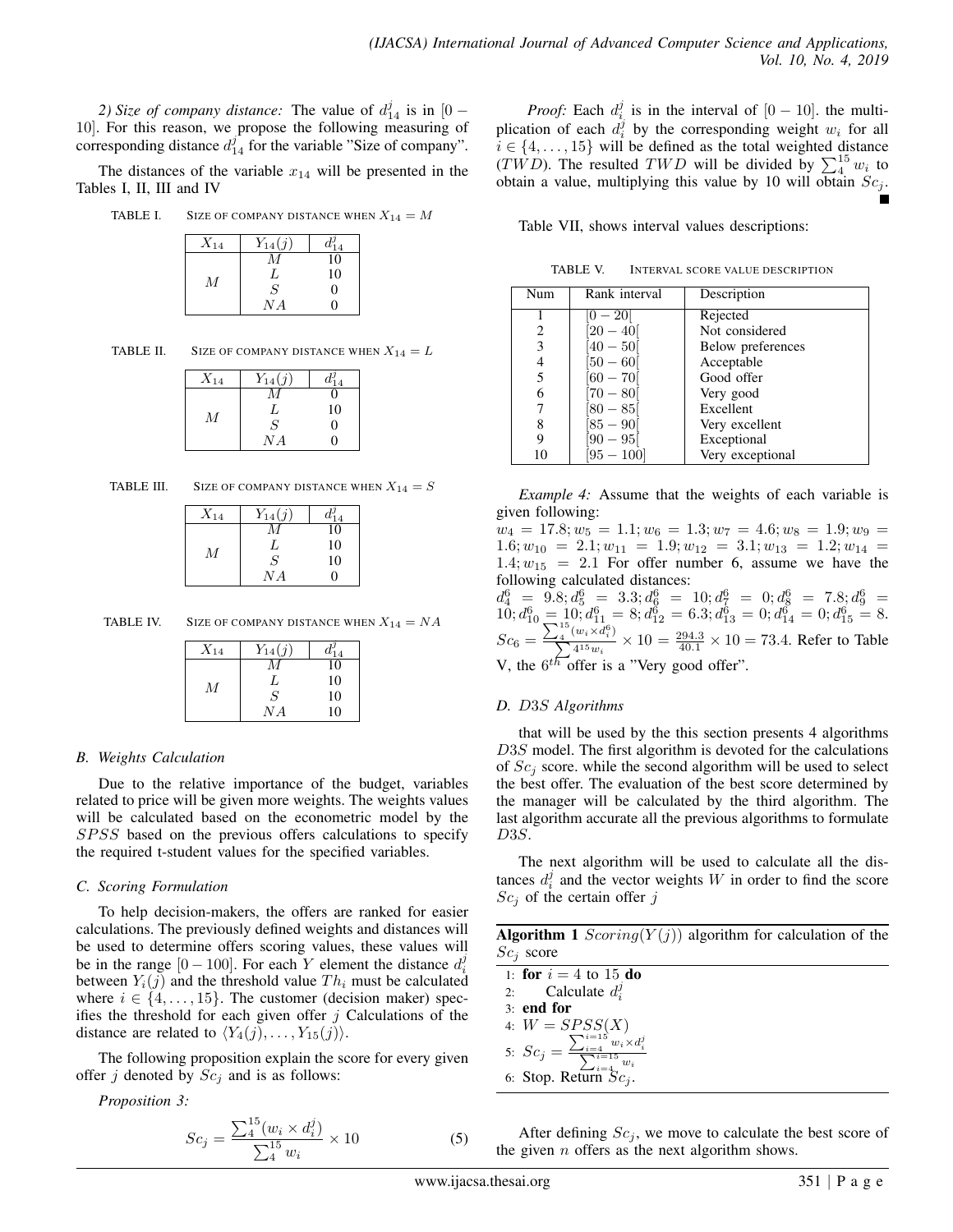**Algorithm 2** Best offer selection algorithm:  $Best(j)$ 

1: Initialize  $X$ ,  $Th$ . 2: for  $j = 1$  to n do 3: **if**  $(X_1 = Y_1(j)$  and  $X_2 = Y_2(j)$  and  $X_3 = Y_3(j)$ ) then 4: Calculate  $Sc_j = Scoring(Y(j)).$ 5: else 6: Stop. "Rejected offer". 7: end if 8: end for 9:  $Sc = \max(Sc_i)$ . 10:  $best = j$  where  $Sc = Sc<sub>j</sub>$ 11: Stop. Return best.

After getting the best scores for the given  $n$  offers. The next step is to evaluate the description of the offer referring to the Table VII. Suppose that the latter table is saved in a pointer table named Desc. We denote by  $Desc(Sc<sub>i</sub>)$  (Description of the obtained score) the function that devoted to return the description of the score given as an input of the function refereeing to the table pointer  $Desc<sub>s</sub>c$ .

| Algorithm 3 Evaluation algorithm of the best score: |  |  |  |  |
|-----------------------------------------------------|--|--|--|--|
| Evaluation()                                        |  |  |  |  |

1:  $desc = Desc(best)$ 

- 2: Print desc to the manager
- 3: Print cases to the manager (1) or :
- 4: **case**  $(1)$
- 5: "Accept the best offer"
- 6: case (2)
- 7: "Refuse the best offer"
- 8: if (1) is selected then
- 9: send the best offer to the financial department
- 10: else
- 11: Reminder with fixed date and time to search another time.
- 12: end if

Now we use the previous algorithms to generate the D3S final algorithm as follows:

| <b>Algorithm 4</b> $D3S$ scoring algorithm |  |  |  |  |  |
|--------------------------------------------|--|--|--|--|--|
| 1: for $j = 1$ to n do                     |  |  |  |  |  |
| 2: $best = Best(j)$                        |  |  |  |  |  |
| $31$ end for                               |  |  |  |  |  |
| 4: $Evaluation(best)$                      |  |  |  |  |  |
| 5: Stop.                                   |  |  |  |  |  |

#### VI. EXPERIMENTAL RESULTS

For more explanations the given algorithms were implemented by Microsoft Visual C++ (Version 2012). The implemented algorithms were executed by 8GB RAM i5 PC. Decisive variables in these experiments are as follows:  $X_1 = Pc$ ;  $X_2 = HP$ ;  $X_3 = xa03nf$ . We received a total of 55 offers. 28 of the received offers were rejected after applying decisive variables leaving 27 offers for evaluation.

The customer specifies the maximum budget by 4,000\$. Due to this limitation 17 out of the remaining 27 offers will be dropped leaving only 10 offers to be considered. the values regarding vector X and  $Y(j)$  elements with  $j \in \{1, \ldots, 10\}$ are shown in Table VI below. The 10 offers weight and distances are shown in Table VII. Finally, Table VIII represents the 10 pre-selected offers derived scores.

TABLE VI. OFFER AND PREFERENCES

|    | <b>Preferences</b> |                 |        |                             | <b>Offer</b>    |        |                |
|----|--------------------|-----------------|--------|-----------------------------|-----------------|--------|----------------|
|    |                    |                 |        | $\overline{2}$              | 3               | 4      | 5              |
|    | 1                  | $\overline{PC}$ | PC     | PC                          | $\overline{PC}$ | PC     | PC             |
|    | $\overline{2}$     | HP              | HP     | HP                          | HP              | HP     | HP             |
|    | 3                  | xa03nf          | xa03nf | xa03nf                      | xa03nf          | xa03nf | xa03nf         |
|    | 4                  | 50              | 54     | 43                          | 52              | 30     | 50             |
|    | 5                  | 3               | 2      |                             | 2               | 3      | 4              |
|    | 6                  | $\overline{c}$  |        | $\mathcal{D}_{\mathcal{A}}$ | 3               |        | $\mathfrak{D}$ |
|    | 7                  | 3354            | 3100   | 3210                        | 3258            | 3548   | 3344           |
|    | 8                  | 9               | 8      |                             | 9               | 10     | 11             |
| TH | 9                  | 3               |        |                             |                 | 3      | 2              |
|    | 10                 |                 |        |                             |                 |        | $\mathfrak{D}$ |
|    | 11                 | 5               | 5      |                             |                 |        | 3              |
|    | 12                 | 8               | 8      |                             | 8               |        | 4              |
|    | 13                 | yes             | yes    | yes                         | No              | NA     | NA             |
|    | 14                 | M               | м      |                             | S               | S      | NA             |
|    | 15                 | 5               | 5      | 8                           |                 | ٩      | 2              |

|    | <b>Preferences</b> |        |        |        | <b>Offer</b> |        |           |
|----|--------------------|--------|--------|--------|--------------|--------|-----------|
|    |                    |        | 6      |        | 8            | 9      | 10        |
|    |                    | PC     | PC     | PC     | PC           | PC     | PC        |
|    | 2                  | HP     | HP     | HP     | HP           | HP     | HP        |
|    | 3                  | xa03nf | xa03nf | xa03nf | xa03nf       | xa03nf | xa03nf    |
|    | 4                  | 50     | 49     | 52     | 50           | 53     | 22        |
|    | 5                  | 3      |        | 2      |              |        |           |
|    | 6                  | っ      |        |        |              |        |           |
|    | 7                  | 3354   | 3351   | 3245   | 3158         | 3111   | 3987      |
|    | 8                  | 9      |        | Q      | 8            | 12     |           |
| TH | 9                  |        |        |        |              |        |           |
|    | 10                 |        |        |        |              |        |           |
|    | 11                 |        |        |        |              |        |           |
|    | 12                 |        |        | 6      |              |        |           |
|    | 13                 | yes    | No     | yes    | <b>NA</b>    | No     | <b>NA</b> |
|    | 14                 | M      | S      |        | M            | NA     |           |
|    | 15                 | 5      |        | 20     | 10           |        |           |

TABLE VII. WEIGHTS AND DISTANCES

 $w_i$ 

| 4  | 17.8 | 10.0 | 8.6  | 10.0 | 6.0    | 10.0 |
|----|------|------|------|------|--------|------|
| 5  | 1.1  | 6.7  | 3.3  | 6.7  | 10.0   | 10.0 |
| 6  | 1.3  | 5.0  | 10.0 | 10.0 | 5.0    | 10.0 |
| 7  | 4.6  | 0.8  | 0.4  | 0.3  | $-0.6$ | 0.0  |
| 8  | 1.9  | 8.9  | 7.8  | 10.0 | 10.0   | 10.0 |
| 9  | 1.6  | 6.7  | 3.3  | 10.0 | 10.0   | 6.7  |
| 10 | 2.1  | 10.0 | 10.0 | 10.0 | 10.0   | 10.0 |
| 11 | 1.9  | 10.0 | 8.0  | 6.0  | 10.0   | 6.0  |
| 12 | 3.1  | 10.0 | 8.8  | 10.0 | 5.0    | 5.0  |
| 13 | 1.2  | 10.0 | 10.0 | 0.0  | 0.0    | 0.0  |
| 14 | 1.4  | 10.0 | 10.0 | 0.0  | 0.0    | 0.0  |
| 15 | 2.1  | 10.0 | 10.0 | 4.0  | 6.0    | 4.0  |

|    | $w_i$ |      |      | $d^{\jmath}$ |      |                 |
|----|-------|------|------|--------------|------|-----------------|
|    |       | 6    | 7    | 8            | 9    | $\overline{10}$ |
| 4  | 17.8  | 9.8  | 10.0 | 10.0         | 10.0 | 4.4             |
| 5  | 1.1   | 3.3  | 6.7  | 10.0         | 3.3  | 10.0            |
| 6  | 1.3   | 10.0 | 10.0 | 10.0         | 10.0 | 5.0             |
| 7  | 4.6   | 0.0  | 0.3  | 0.6          | 0.7  | $-1.9$          |
| 8  | 1.9   | 7.8  | 10.0 | 8.9          | 13.3 | 4.4             |
| 9  | 1.6   | 10.0 | 6.7  | 3.3          | 6.7  | 6.7             |
| 10 | 2.1   | 10.0 | 10.0 | 10.0         | 10.0 | 10.0            |
| 11 | 1.9   | 8.0  | 10.0 | 6.0          | 8.0  | 8.0             |
| 12 | 3.1   | 6.3  | 7.5  | 8.8          | 8.8  | 8.8             |
| 13 | 1.2   | 0.0  | 10.0 | 0.0          | 0.0  | 0.0             |
| 14 | 1.4   | 0.0  | 10.0 | 10.0         | 0.0  | 10.0            |
| 15 | 2.1   | 8.0  | 10.0 | 10.0         | 0.0  | 2.0             |